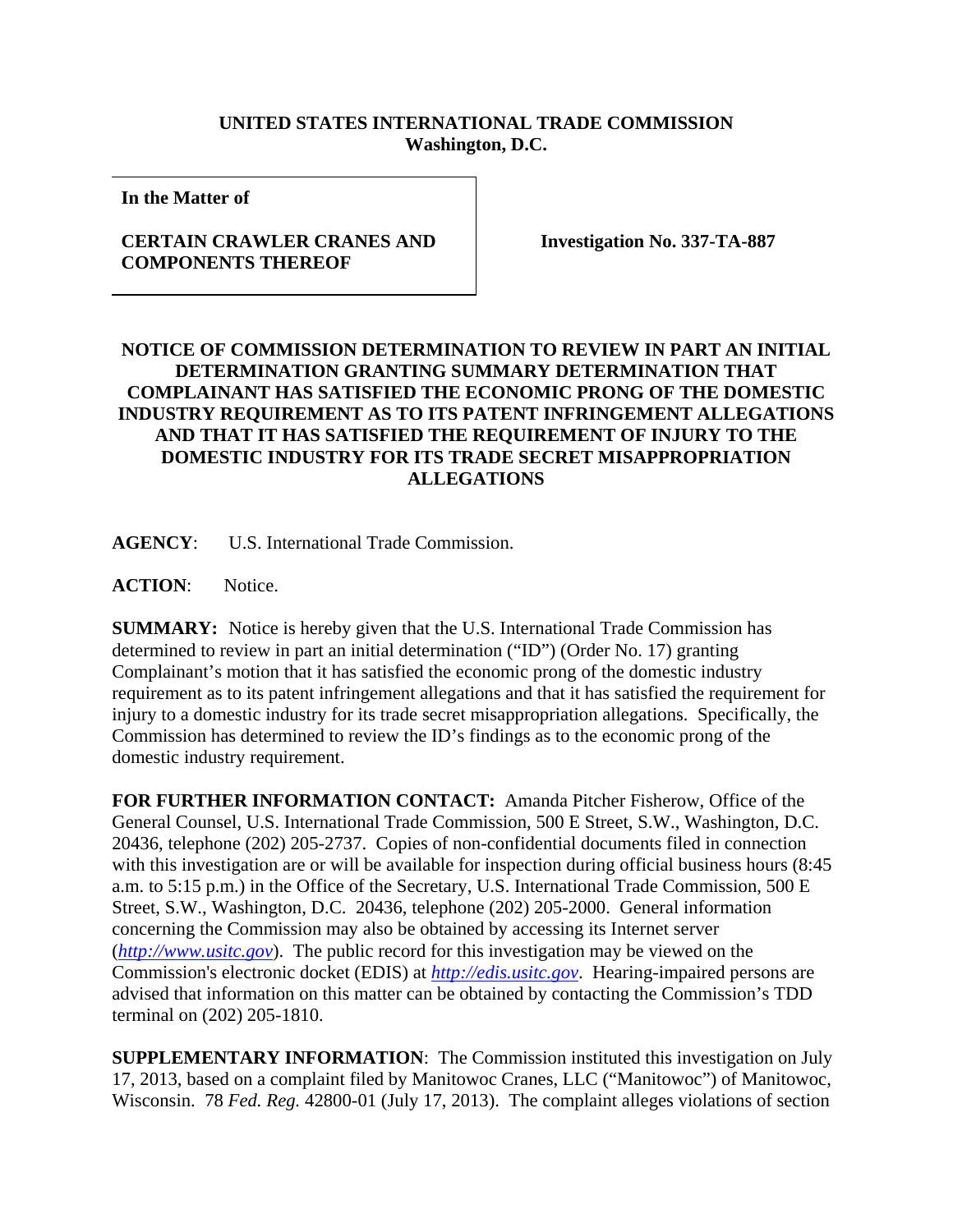337 of the Tariff Act of 1930, as amended, 19 U.S.C. § 1337, by reason of infringement of U.S. Patent Nos. 7,546,928 and 7,967,158, and that an industry in the United States exists or is in the process of being established as required by subsection (a)(2) of section 337. The complaint further alleges violations of section 337 by reason of trade secret misappropriation, the threat or effect of which is to destroy or substantially injure an industry in the United States or to prevent the establishment of such an industry under section  $337(a)(1)(A)$ . The Commission's notice of investigation named Sany Heavy Industry Co., Ltd. of Changsha, China, and Sany America, Inc. of Peachtree City, Georgia as respondents (collectively, Sany).

On January 13, 2014, Manitowoc filed a motion for summary determination that it had satisfied the economic prong of the domestic industry requirement as to its patent infringement allegations and had satisfied the requirement for injury to a domestic industry as to its trade secret misappropriation allegations. On January 23, 2014, the Office of Unfair Import Investigations replied supporting Manitowoc's motion. Also on January 23, 2014, Sany filed a response, even though it had represented that it would not oppose the motion.

On February 12, 2014, the ALJ granted Manitowoc's motion. For the asserted patents, the ALJ found that Manitowoc made significant investments in plant and equipment and in the employment of labor and capital. The ALJ found that Manitowoc had satisfied the economic prong of the domestic industry requirement under section  $337(a)(3)$  generally. For the trade secret misappropriation claims, the ALJ found that a domestic industry exists and that Sany has injured or threatened to injure the domestic industry for the Manitowoc 400-600 ton crawler cranes especially in view of the small market. He found that Sany's response did not concern the economic and injury issues and that Sany did not dispute that its sales damaged Mantiowoc's ability to make sales of competing crawler cranes. No petitions for review were filed.

The Commission has determined to review this ID in part with respect to the ALJ's findings regarding subsection 337(a)(3). Specifically, such domestic industry economic prong findings must identify subsection(s) of 337(a)(3) that is/are satisfied by particular evidentiary support. *See Certain Mobile Devices*, Inv. No. 337-TA-744, Commission Opinion at 8-10, (June 5, 2012). Accordingly, the Commission affirms the ALJ's findings in ID No. 17 with the following modifications. We find that Manitowoc has satisfied the economic prong of the domestic industry requirement under section 337(a)(3)(A). *See* ID No. 17 at 4 under the heading "Plant and Equipment." We also find that Manitowoc has satisfied the economic prong of the domestic industry requirement under section 337(a)(3)(B). *See* ID No. 17 at 4-5 under the heading "Labor and Capital." The Commission takes no position on whether Manitowoc has satisfied the economic prong of the domestic injury requirement under section 337(a)(3)(C).